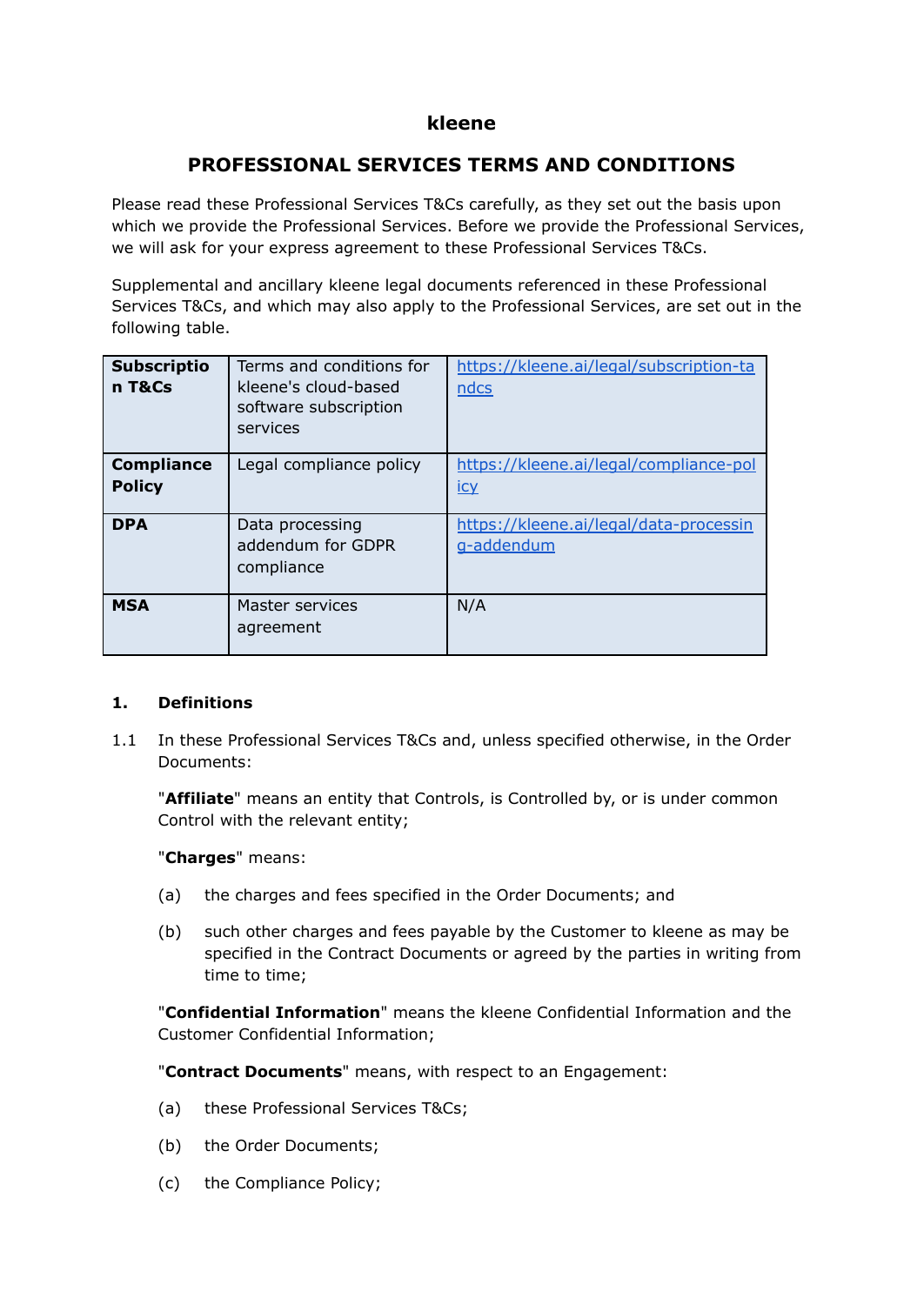- (d) the DPA;
- (e) any MSA executed by the parties; and
- (f) any other kleene legal documents that any of the foregoing documents expressly state shall apply to the Engagement,

as they may be updated from time to time in accordance with these Professional Services T&Cs or their terms;

"**Control**" means the legal power to control (directly or indirectly) the management of an entity (and "**Controlled**" should be construed accordingly);

"**Customer**" means the person, natural or legal, identified as such in the Order Documents;

#### "**Customer Confidential Information**" means:

- (a) any information disclosed by or on behalf of the Customer to kleene during the Term (whether disclosed in writing, orally or otherwise) that at the time of disclosure was marked or described as "confidential" or should have been understood by kleene (acting reasonably) to be confidential; and
- (b) the Customer Materials;

"**Customer Indemnity Event**" has the meaning given to it in Clause 17.3;

"**Customer Materials**" means all works and materials supplied by or on behalf of the Customer to kleene for use in connection with the Professional Services (which may include SQL statements, software, reports, other written works, graphical works, and other copyright-protected works), but excluding "Customer Data" as defined in the Subscription T&Cs;

"**Customer Personal Data**" has the meaning given to it in the DPA;

"**Deliverables**" means any and all deliverables (which may include SQL statements, software, reports, other written works, graphical works, and other copyright-protected works) that kleene delivers or has an obligation to deliver to the Customer in the course of the provision of the Professional Services;

"**Effective Date**" means, with respect to an Engagement, the date specified as such in the applicable Order Document; or if no date is specified as such in the applicable Order Document, the date upon which the applicable Order Document is agreed by the parties (which may, for example, be by means of a signed document, a written acceptance or an online consent process);

"**Engagement**" means a contract for the provision of services by kleene to the Customer made under these Professional Services T&Cs;

"**Expenses**" means the travel, accommodation and subsistence expenses that are:

(a) reasonably necessary for, and incurred by kleene exclusively in connection with, the performance of kleene's obligations under an Engagement; and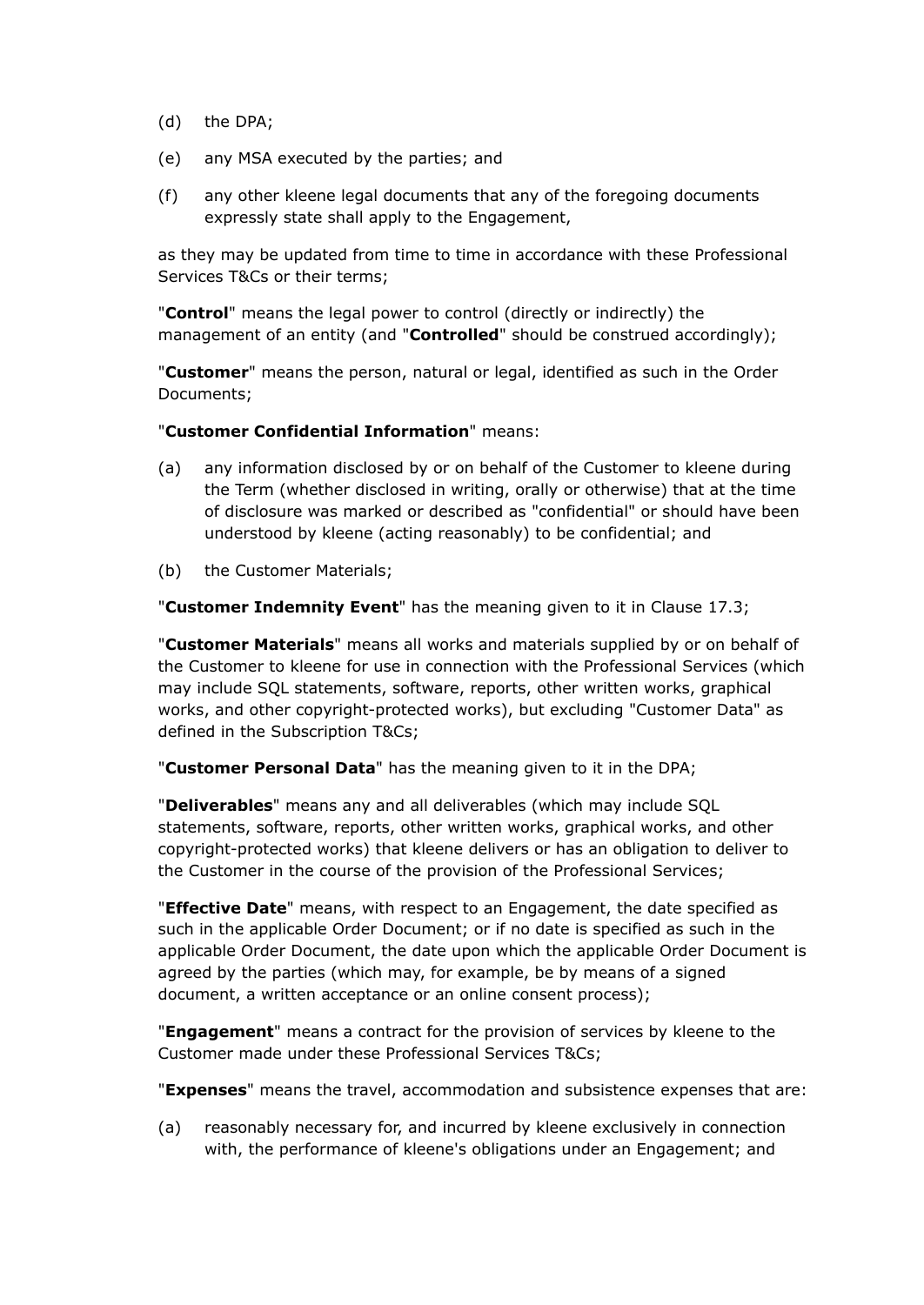(b) approved by the Customer in writing;

"**Force Majeure Event**" means an event, or a series of related events, that is outside the reasonable control of the party affected (including failures of the internet or any public telecommunications network, hacker attacks, denial of service attacks, virus or other malicious software attacks or infections, power failures, industrial disputes affecting any third party, changes to the law, disasters, epidemics, pandemics, explosions, fires, floods, riots, terrorist attacks and wars);

"**Intellectual Property Rights**" means all intellectual property rights wherever in the world, whether registrable or unregistrable, registered or unregistered, including any application or right of application for such rights (and these "intellectual property rights" include copyright and related rights, database rights, confidential information, trade secrets, know-how, business names, trade names, trade marks, service marks, passing off rights, unfair competition rights, patents, petty patents, utility models and rights in designs);

"**kleene**" means Minoro Ltd (trading as kleene and kleene.ai), a company incorporated in England and Wales (registration number 10657177) having its registered office at 11 Bracken Place, Bedford, United Kingdom, MK41 0TG;

#### "**kleene Confidential Information**" means:

- (a) any information disclosed by or on behalf of kleene to the Customer during the Term (whether disclosed in writing, orally or otherwise) that at the time of disclosure was marked or described as "confidential" or should have been understood by the Customer (acting reasonably) to be confidential;
- (b) the financial terms of each Engagement;
- (c) any information relating to other customers of kleene that is disclosed by kleene to the Customer; and
- (d) any information relating to the business plans or technical plans of kleene that is disclosed by kleene to the Customer;

"**kleene Indemnity Event**" has the meaning given to it in Clause 17.1;

"**kleene Personnel**" means the officers and employees of kleene, and any other individuals, that perform the Professional Services on behalf of kleene for the Customer;

"**Ongoing Services**" means Professional Services that are not Project Services;

"**Order Documents**" means any applicable Order Form and each applicable Statement of Work;

"**Order Form**" means an order form for both Software Services and Professional Services agreed in writing by kleene and the Customer;

"**Personal Data**" means personal data under any of the Data Protection Laws;

"**Pre-Paid Hours**" has the meaning given to it in Clause 8.4;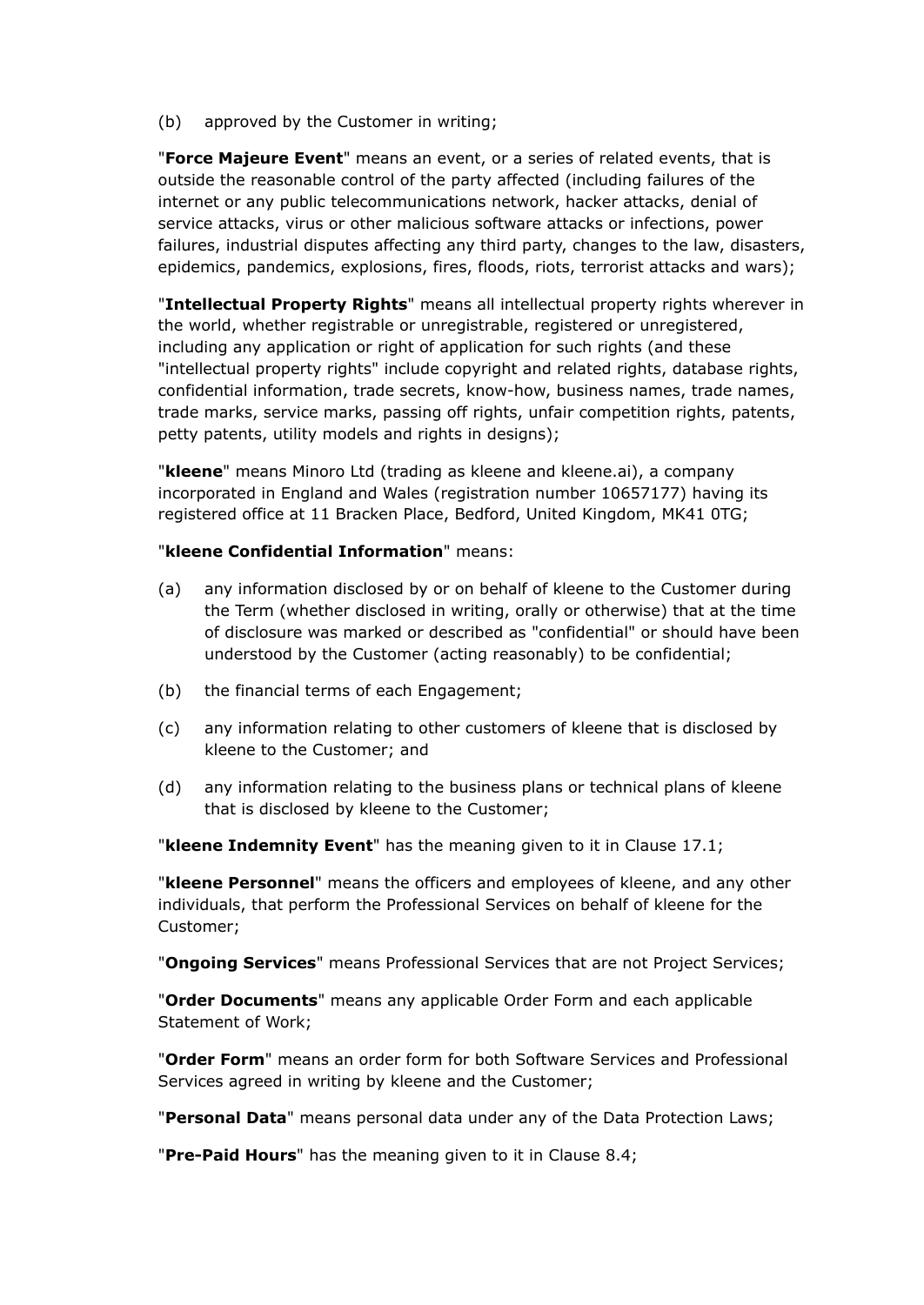"**Professional Services**" means any services that kleene provides to the Customer, or has an obligation to provide to the Customer, under an Engagement, which may include configuration and set up services, writing and revising SQL statements, training services, data analysis services, advisory services or other professional services;

"**Professional Services T&Cs**" means these terms and conditions;

"**Project Services**" means Professional Services provided on the basis of:

- (a) a fixed-term Engagement (whether or not the parties may agree to one or more fixed-term extensions to the Engagement); or
- (b) an Engagement that will automatically terminate on the completion of the Professional Services under that Engagement and/or the payment of Charges due under that Engagement;

"**Statement of Work**" means a statement of work for the Professional Services agreed in writing by kleene and the Customer;

"**Subscription**" has the meaning given to it in the Subscription T&Cs;

"**Term**" means the term of an Engagement, commencing in accordance with Clause 2.1 and ending in accordance with Clause 2.2;

"**Third Party Materials**" means works and/or materials incorporated into Deliverables, the Intellectual Property Rights in which are owned by a third party, but excluding any Customer Materials;

"**Transfer Regulations**" means the Transfer of Undertakings (Protection of Employment) Regulations 2006; and

"**Utilisation Period**" has the meaning given to it in Clause 8.4.

## **2. Term**

- 2.1 Each Engagement shall come into force upon its Effective Date.
- 2.2 Engagements shall continue in force indefinitely, subject to termination in accordance with Clause 20 or any other provision of the Contract Documents.

## **3. Professional Services**

- 3.1 kleene shall provide the Professional Services to the Customer with reasonable skill and care and in accordance with the Contract Documents.
- 3.2 kleene shall use reasonable endeavours to meet any timetable for the provision of the Professional Services set out in the Order Documents. However, any timetable or milestones for the provision of the Professional Services shall not be of the essence of an Engagement.
- 3.3 The Customer acknowledges that kleene may at any time in its sole discretion make changes to the Professional Services and/or to the hardware, software and systems used to provide the Professional Services, providing that such changes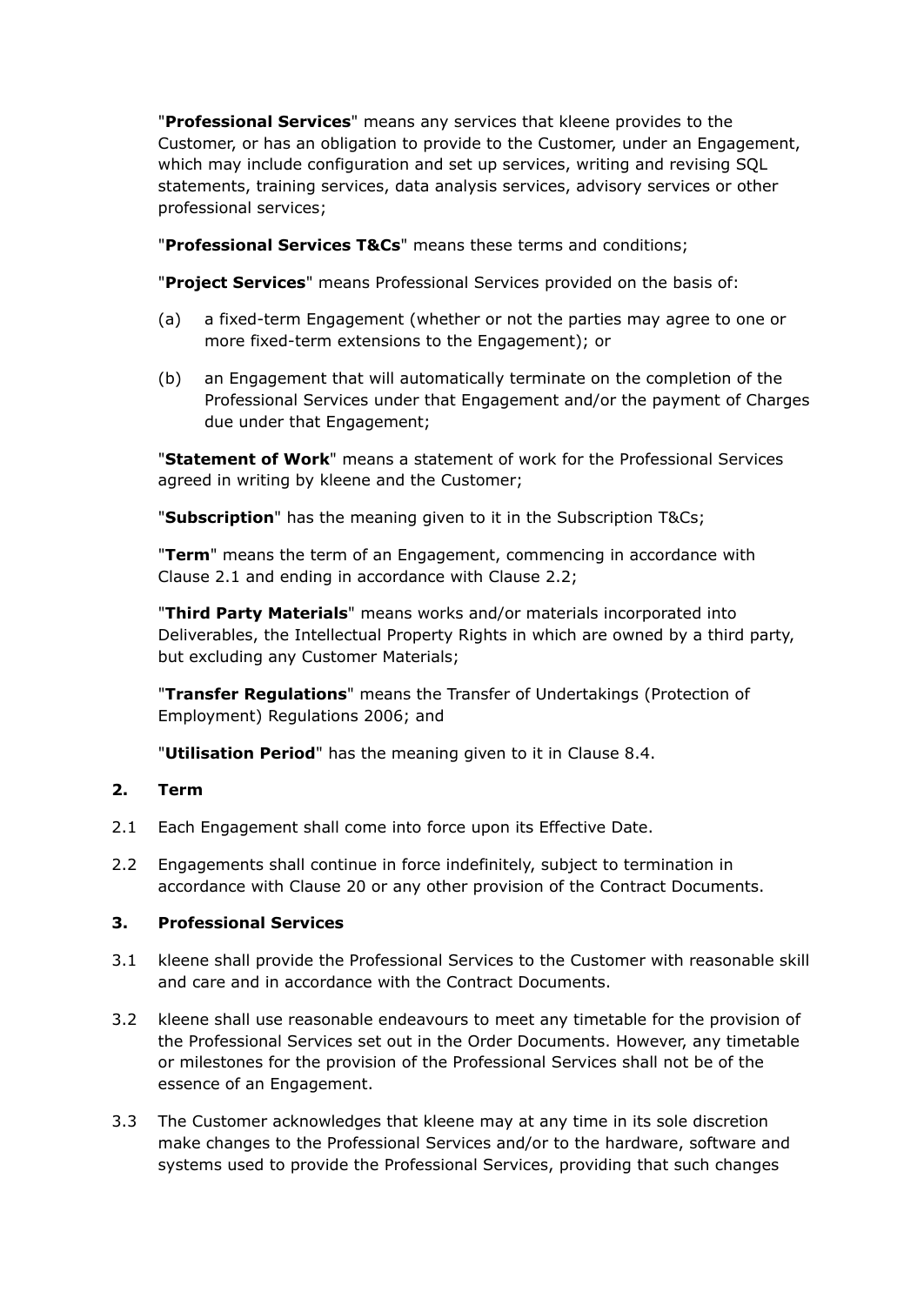must not have a material adverse effect on the quality of the Professional Services or the value of the Professional Services to the Customer.

- 3.4 The Order Documents may specify that one or more Affiliates of the Customer are entitled to receive the Professional Services under the applicable Engagement, in which case:
	- (a) any licences granted by kleene under the Engagement shall be granted to the relevant Affiliate(s);
	- (b) the Customer shall ensure that each such Affiliate will comply with the terms of the Engagement as if the Affiliate were signatory in place of the Customer, and the Customer will indemnify kleene in relation to any loss or damage arising out of any act or omission of each Affiliate that does or would constitute a breach of the Engagement;
	- (c) notwithstanding the foregoing, the Customer shall remain responsible to kleene for the payment of applicable Charges, and such Affiliates will not have any obligation to pay the Charges; and
	- (d) the losses of any such Affiliate relating to the Engagement and arising out of a breach of the Engagement by kleene shall be treated as the losses of the Customer for the purposes of any claim by the Customer under the Engagement (providing that this must not enable double recovery of a single loss).

#### **4. Deliverables**

- 4.1 kleene shall use reasonable endeavours to ensure that any Deliverables are delivered to the Customer in accordance with any timetable set out in the Order Documents.
- 4.2 kleene hereby grants to the Customer a non-exclusive, worldwide, non-expiring licence to copy, store, distribute, publish, edit and otherwise use the Deliverables (excluding the Third Party Materials and the Customer Materials) for the Customer's own business purposes subject to any restrictions and limitations set out in the Order Documents.
- 4.3 kleene shall ensure that the Third Party Materials are:
	- (a) licensed to the Customer in accordance with the relevant licensor's standard licensing terms or on other reasonable terms notified by kleene to the Customer; or
	- (b) sub-licensed by kleene to the Customer on the basis of a non-exclusive, worldwide, non-expiring licence to use the Third Party Materials in connection with the Deliverables or on other reasonable terms notified by kleene to the Customer.
- 4.4 kleene warrants to the Customer that:
	- (a) the Deliverables will upon delivery conform in all material respects with any relevant specification set out in the Order Documents;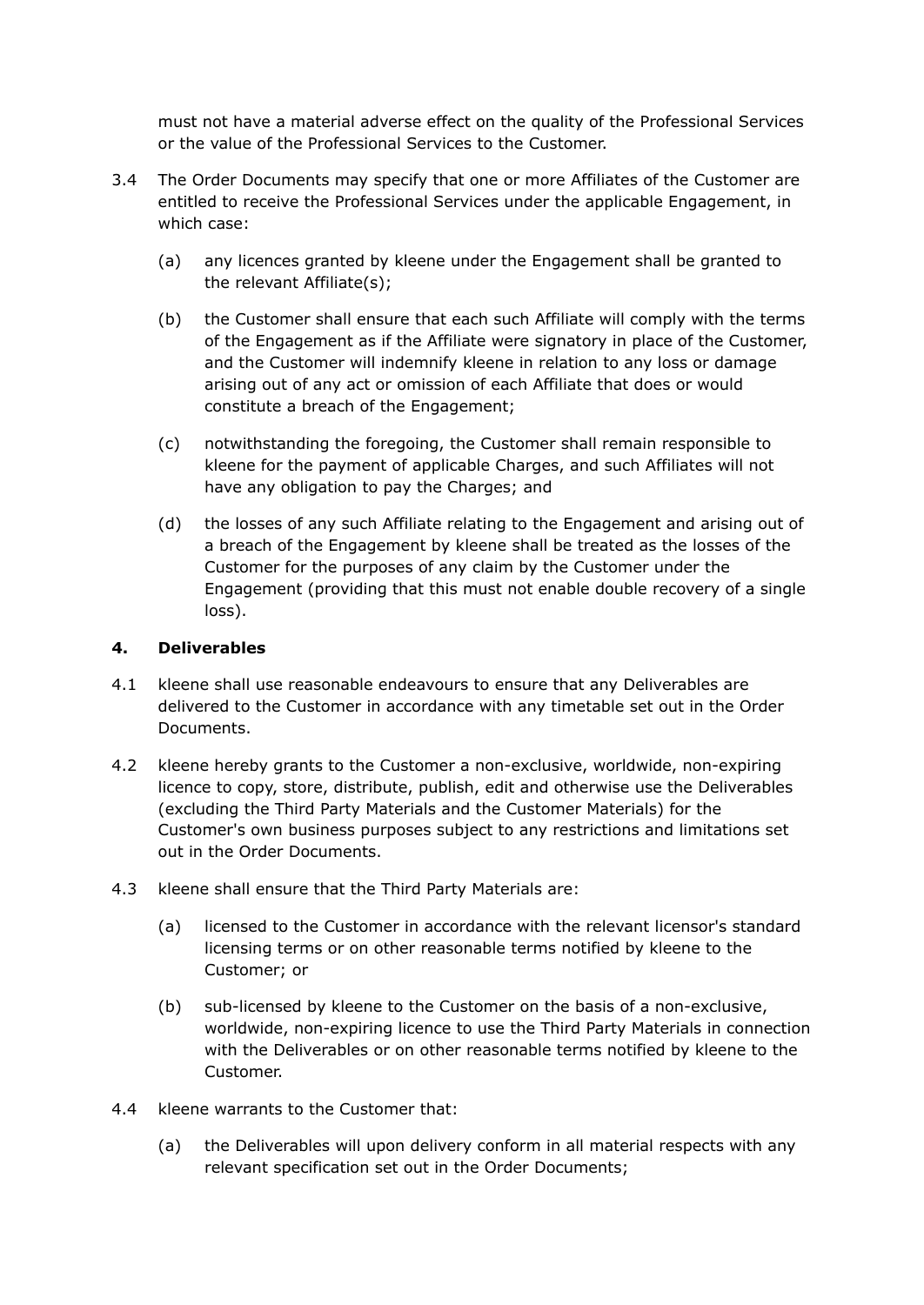- (b) the Deliverables will upon delivery be free from material defects; and
- (c) the Deliverables (excluding Customer Materials and Third Party Materials) will not infringe the Intellectual Property Rights of any person under English law.
- 4.5 Subject to the express provisions of the Order Documents, nothing in these Professional Services T&Cs will constitute an assignment of Intellectual Property Rights from kleene to the Customer or from the Customer to kleene.

## **5. Customer obligations**

- 5.1 The Customer must provide to kleene, or procure for kleene, such:
	- (a) co-operation, support and advice; and
	- (b) information and documentation (including information and documentation about the business logic embodied in or expressed by the Customer's processes, software and systems),

as are: (i) set out in the Order Documents; or (ii) requested by kleene and reasonably necessary to enable kleene to perform its obligations under an Engagement.

- 5.2 The Customer must ensure Customer's computer hardware, software, networks and systems (including the Customer's data and analysis tools) meet and continue to meet any standards or requirements specified in the Order Documents.
- 5.3 The Customer must promptly, following receipt of a written request from kleene to do so, provide written feedback to kleene concerning the kleene's proposals, plans, designs and/or preparatory materials relating to the Deliverables.
- 5.4 The Customer must provide to kleene, or procure for kleene, such access to the Customer's computer hardware, software, networks and systems as may be reasonably required by kleene to enable kleene to perform its obligations under an Engagement.
- 5.5 In addition to the obligations set out in this Clause 5, the Customer must comply with any other cooperation obligations specified in the Order Documents.

## **6. Delays**

- 6.1 If the Customer fails to comply with any of its obligations under Clause 5 or any other term of an Engagement, and as a direct or indirect consequence of such failure kleene does not meet any agreed delivery date or timetable, then:
	- (a) kleene shall not be in breach of the Engagement as a result of not meeting that agreed delivery date or timetable;
	- (b) the delivery date or timetable shall be extended for a period to be determined by kleene acting reasonably and notified to the Customer in writing; and
	- (c) kleene may elect to charge the Customer at its standard time-based charging rates for: (i) any additional time spent by kleene Personnel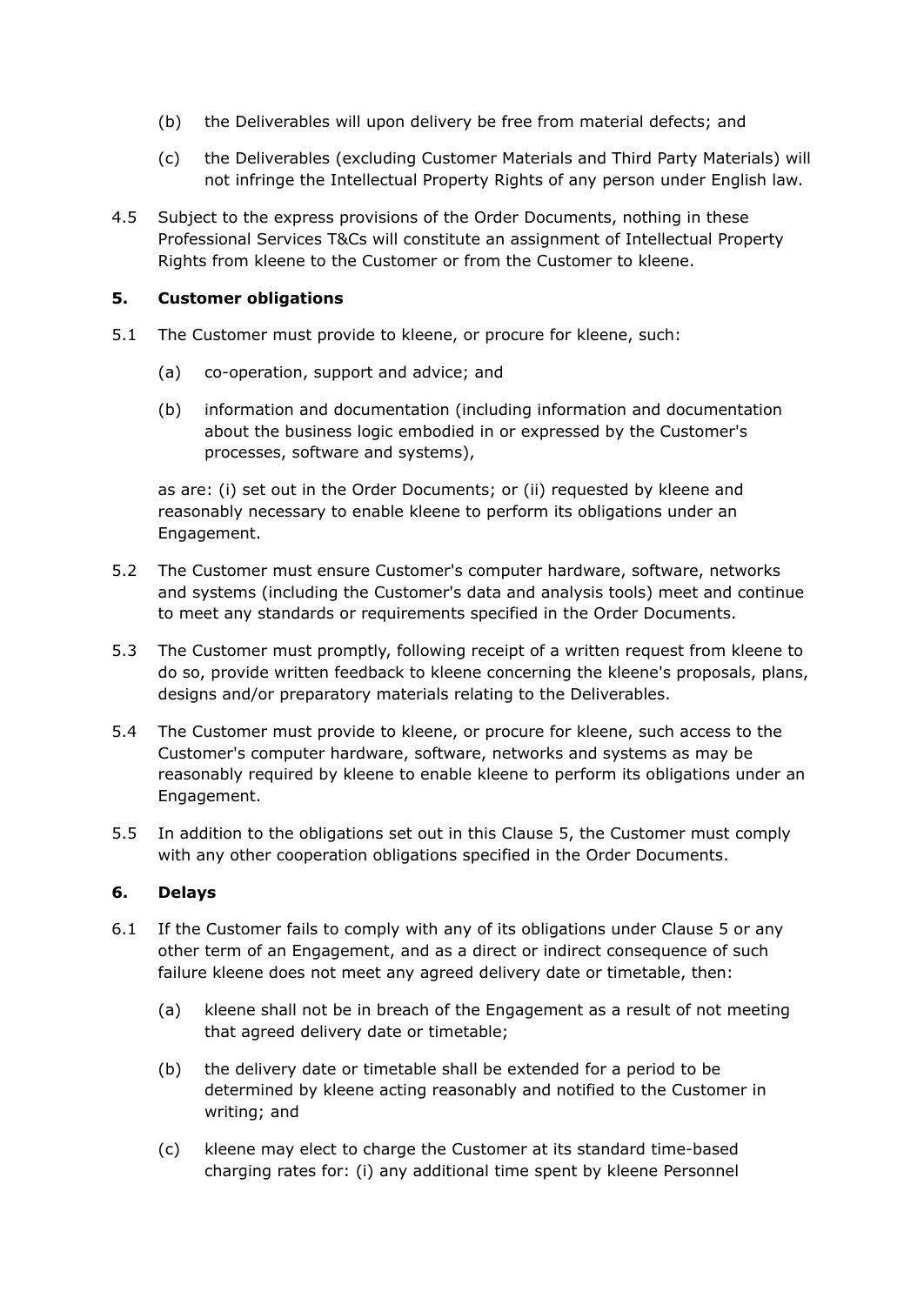providing the Professional Services as a result of the Customer's failure; and (ii) any time wasted by kleene Personnel as a result of the Customer's failure (providing that kleene shall use reasonable endeavours to mitigate such wastage by engaging the relevant kleene Personnel elsewhere).

# **7. Customer Materials**

- 7.1 The Customer must supply to kleene any Customer Materials specified in the Order Documents, in accordance with any timetable specified in those Order Documents; the Customer must also supply to kleene any Customer Materials reasonably requested in writing by kleene, promptly following the receipt of the request.
- 7.2 The Customer agrees that kleene may store and use the Customer Materials insofar as reasonably necessary for the provision of the Professional Services and the performance of kleene's other obligations under an Engagement and may permit its services providers to do so strictly for these purposes.
- 7.3 The Customer warrants to kleene that the Customer Materials will not infringe the Intellectual Property Rights or other legal rights of any person, and will not breach the provisions of any law, statute or regulation.
- 7.4 kleene shall have no obligation to back-up Customer Materials except as specified in the Order Documents; and unless kleene has such obligations, the Customer shall be responsible for backing up the Customer Materials.

# **8. Charges**

- 8.1 The Customer shall pay the Charges to kleene in accordance with the Contract Documents.
- 8.2 If the Charges are based in whole or part upon the time spent by kleene performing the Professional Services then:
	- (a) time shall be measured in those units of time agreed in the Order Documents, or if no units of time are expressly agreed then in daily units (the time spent being rounded up to the nearest whole unit by kleene acting reasonably); and
	- (b) the Customer acknowledges that, if kleene Personnel spend time travelling to the premises of the Customer for the purpose of performing the Professional Services, then that travel time shall be chargeable unless kleene has expressly agreed otherwise in writing.
- 8.3 To the extent that the Charges are fixed, then the parties will agree on a particular scope of Professional Services covered by those Charges and may also agree on particular numbers of Professional Services iterations to be performed by kleene and/or particular assumptions used to calculate the Charges. The Customer acknowledges that:
	- (a) any changes to the scope of the Professional Services, and any increases in the number of Professional Services iterations, may be subject to the parties' agreement to variations of those Charges;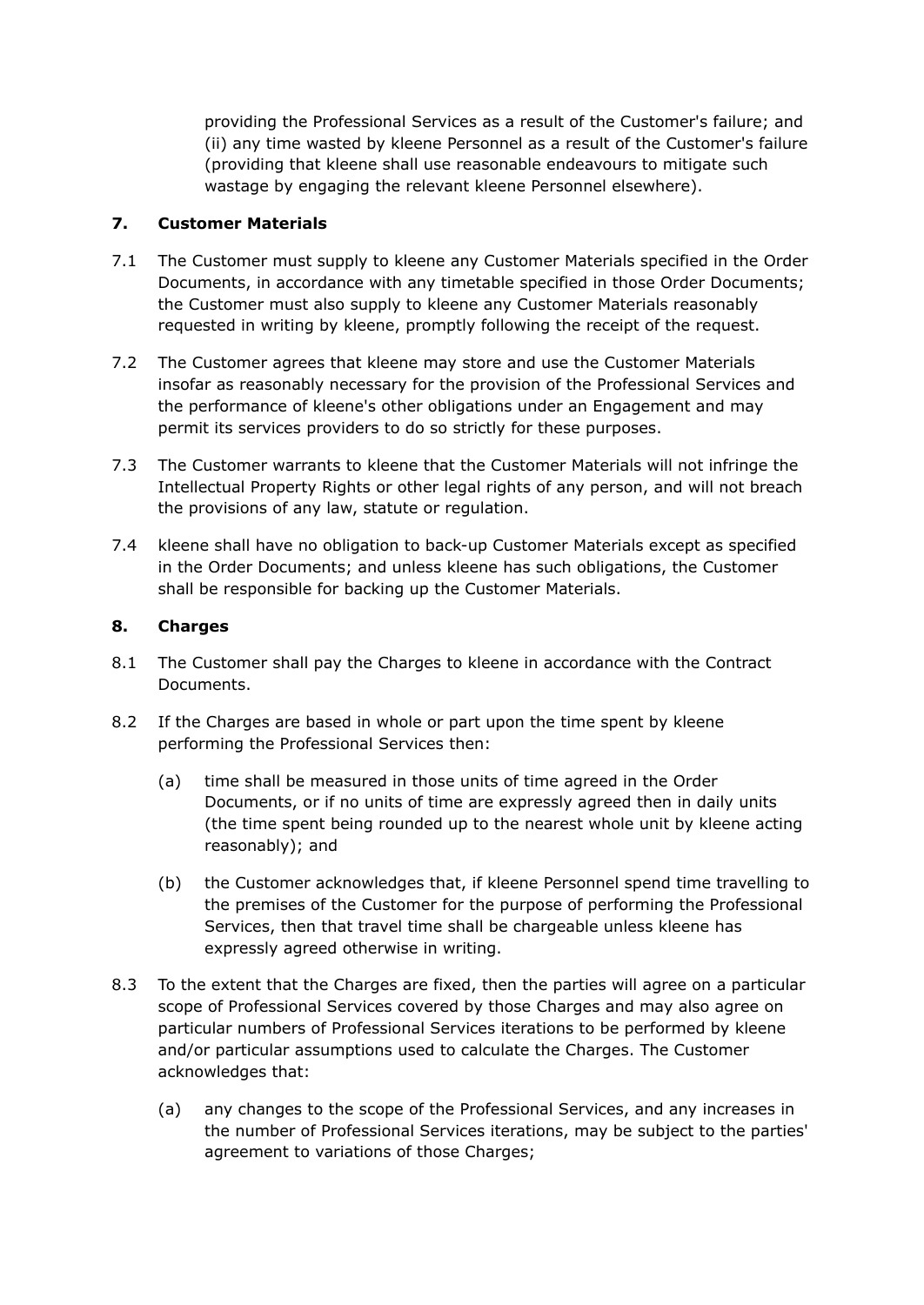- (b) if any of the assumptions prove incorrect, then the parties shall discuss any consequent changes to the Professional Services, and shall act reasonably to agree to such variations of the Charges as may be appropriate to take account of the changes to the Professional Services; and
- (c) estimated Charges do not constitute fixed Charges, and estimates are not binding upon kleene.
- 8.4 If the Customer pays or undertakes to pay Charges to kleene with respect to the purchase of a quantity or quantities of time which may be subsequently used for the provision of Professional Services ("**Pre-Paid Hours**"), this Clause 8.4 shall apply.
	- (a) The Customer may request that Pre-Paid Hours be used at any time during the relevant period specified in the Order Documents ("**Utilisation Period**").
	- (b) At the end of each Utilisation Period or upon the termination of the applicable Engagement, any unused Pre-Paid Hours shall be lost, save to the extent specified otherwise in the Order Documents.
	- (c) At the end of each Utilisation Period, a new Utilisation Period automatically starts, unless the parties have agreed otherwise in writing or the applicable Engagement has terminated.
	- (d) The Customer will have no right to any refund or compensation in respect of such unused Pre-Paid Hours.
	- (e) The Customer shall agree in writing to the specific days upon which the Pre-Paid Hours shall be used, or shall give to kleene at least 14 days' notice of any requirement to use Pre-Paid Hours.
	- (f) kleene shall make reasonable endeavours to accommodate requests to use Pre-Paid Hours during the Utilisation Period; however, the Customer acknowledges that if the Customer requests that a disproportionate amount of Pre-Paid Hours be used during a particular part of the Utilisation Period, or the Customer request that Pre-Paid Hours be used on short notice, kleene may be unable to fulfil that request.
- 8.5 All amounts stated in the Contract Documents or elsewhere in relation to any Engagement are, unless the context requires otherwise, stated exclusive of any applicable value-added taxes, which will be added to those amounts and payable by the Customer to kleene.
- 8.6 Charges may not be varied except as follows (or in accordance with the express terms of the other Contract Documents):
	- (a) recurring Charges for Ongoing Services may be varied by kleene sending to the Customer at least 80 days' prior written notice specifying the variation;
	- (b) kleene's time-based Charges rates may be varied by kleene giving to the Customer not less than 30 days' prior written notice of the variation; and/or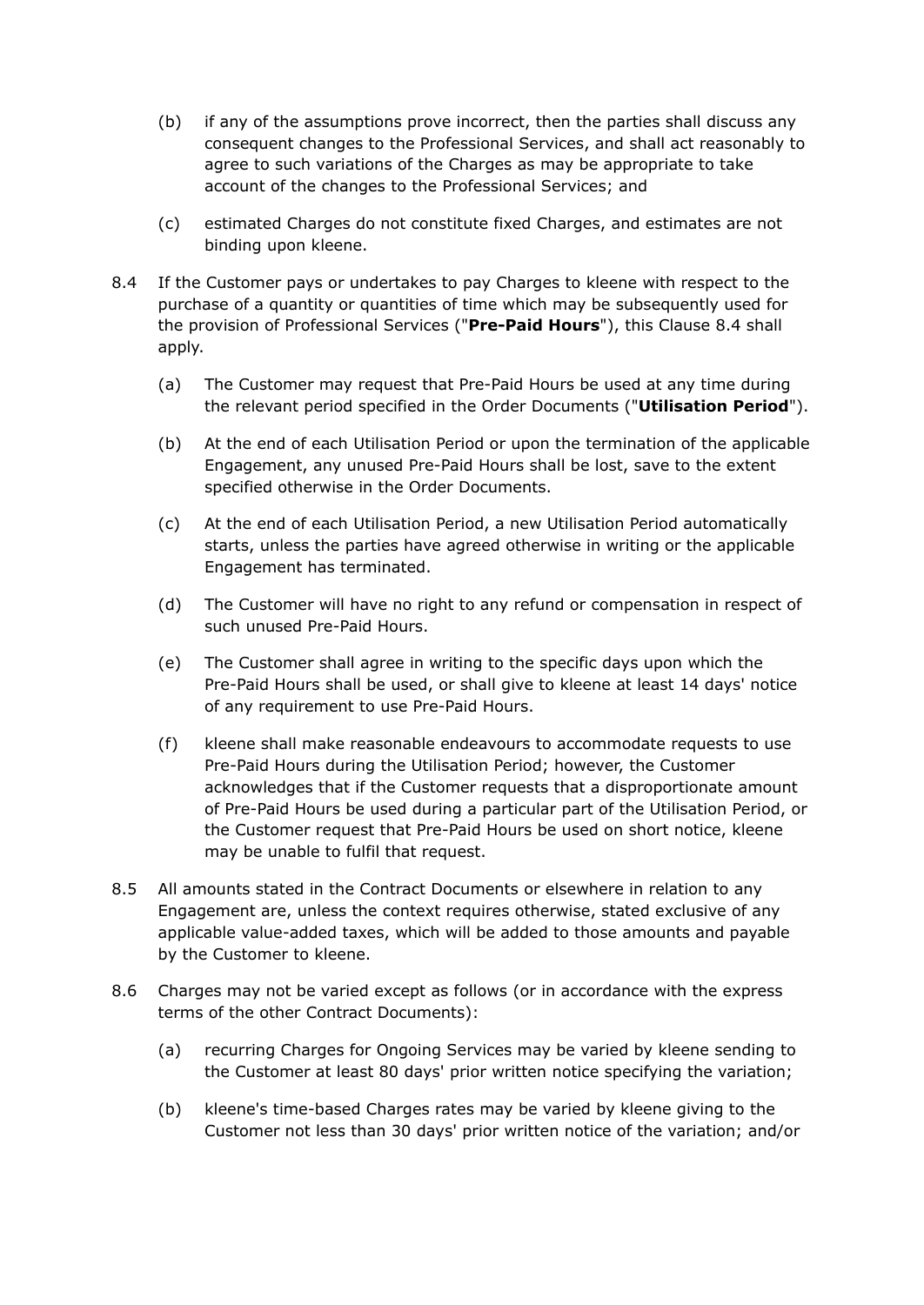(c) any or all of the Charges may be varied by means of a written document signed or otherwise agreed by or on behalf of each party.

## **9. Expenses and timesheets**

- 9.1 The Customer shall reimburse kleene in respect of any Expenses, providing that kleene must obtain the prior written authorisation of the Customer before incurring any Expenses exceeding such limitations as may be agreed in writing by the parties from time to time. kleene must collect and collate evidence of all Expenses and must retain such evidence during the Term and for a period of 90 days following the end of the Term. Within 14 days following receipt of a written request from the Customer to do so, kleene must supply to the Customer such copies of the evidence for the Expenses in the possession or control of kleene as the Customer may specify in that written request.
- 9.2 kleene must:
	- (a) ensure that the kleene Personnel providing Professional Services in consideration for time-based Charges, complete records of their time spent providing those Professional Services; and
	- (b) retain such records during the Term and for a period of at least 6 months following the end of the Term,

and within 14 days following receipt of a written request, kleene shall supply to the Customer copies of such of the timesheets referred to in this Clause 9.2 and in kleene's possession or control as the Customer may reasonably specify in that written request.

## **10. Payments**

- 10.1 kleene shall issue invoices for the Charges to the Customer:
	- (a) as specified in the Order Documents; or
	- (b) if not specified in the Order Documents, then at any time before or after the performance of the corresponding Professional Services or other obligations of kleene.
- 10.2 The Customer must pay the Charges to kleene without set-off or deduction within the period of 30 days following the issue of an invoice in accordance with this Clause 10.
- 10.3 The Customer must pay the Charges by bank transfer in the currency specified in the Order Documents (using such payment details as are notified by kleene to the Customer from time to time).
- 10.4 If the parties have agreed that Charges with respect to an Engagement shall be payable in advance, then kleene will have no obligation to perform its obligations under the applicable Engagement until the corresponding Charges have been paid by the Customer to kleene in cleared funds.
- 10.5 If the Customer does not pay any amount properly due to kleene with respect to an Engagement, kleene may charge the Customer interest on the overdue amount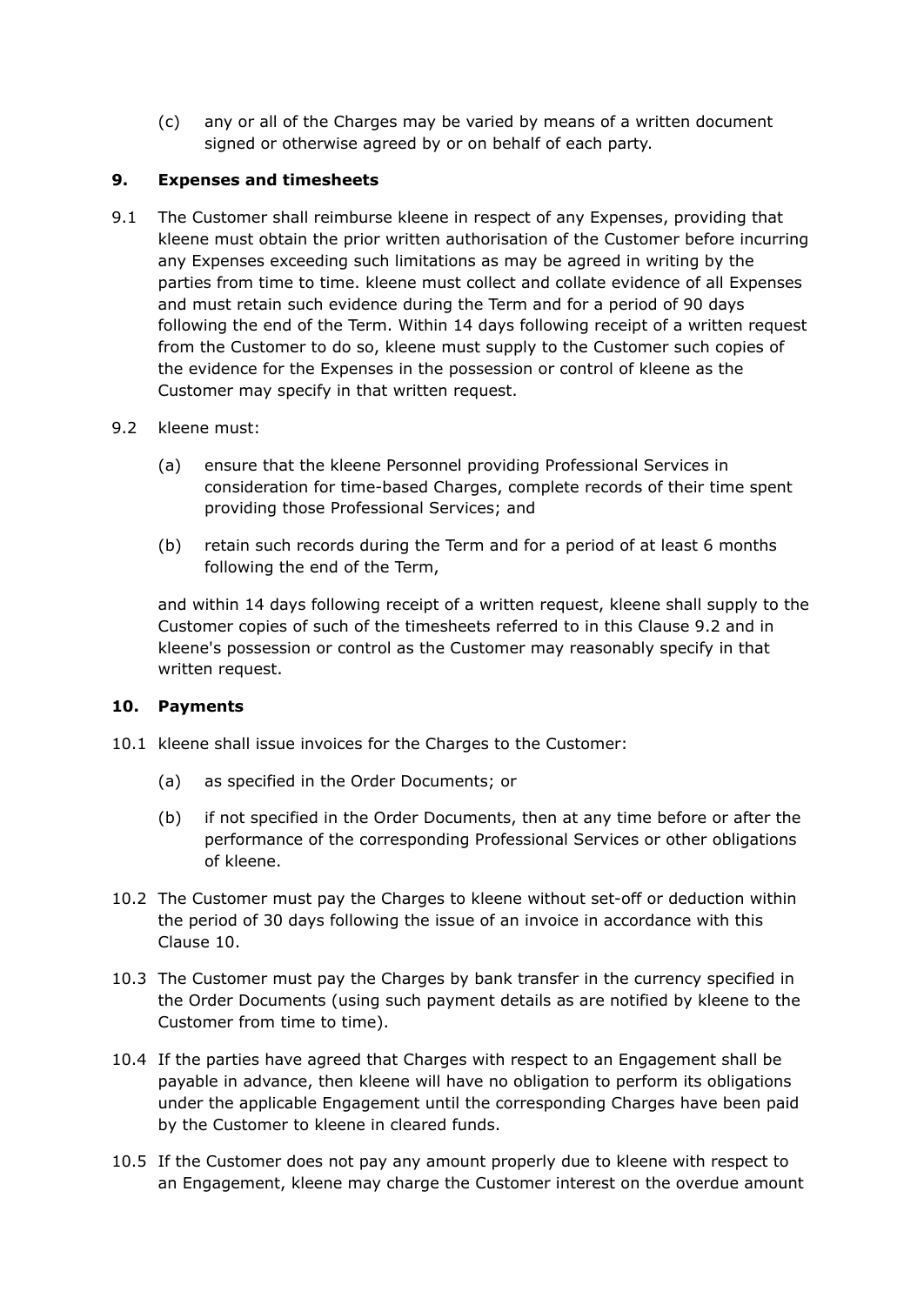at the rate of 8% per annum above the Bank of England base rate from time to time (which interest will accrue daily until the date of actual payment and be compounded at the end of each calendar month).

## **11. Suspension of Services**

- 11.1 kleene may suspend or limit any or all of the Professional Services if:
	- (a) it is reasonably necessary in order to protect the interests of the Customer or the security or integrity of the Customer's computer systems or databases;
	- (b) kleene is required to do so by applicable law;
	- (c) any amount due to be paid by the Customer to kleene under any Engagement or Subscription is overdue, and kleene has given to the Customer prior written notice, following the amount becoming overdue, of its intention to do so; or
	- (d) the Customer otherwise breaches the terms of any Engagement, Subscription, or other contract between the parties.

# **12. Transfer Regulations**

- 12.1 kleene and the Customer agree that it is not intended that:
	- (a) the provision of the Professional Services pursuant to any Engagement will give rise to a relevant transfer for the purposes of the Transfer Regulations; and
	- (b) the provisions of the Transfer Regulations shall apply on commencement of any Engagement, during the continuance of any Engagement or on the termination of any Engagement.

## **13 Data protection**

13.1 If kleene processes personal data on behalf of the Customer under or in relation to an Engagement, then that processing shall be subject to the DPA.

## **14. Confidentiality obligations**

- 14.1 kleene must:
	- (a) keep the Customer Confidential Information strictly confidential;
	- (b) not disclose the Customer Confidential Information to any person without the Customer's prior written consent, and then only under conditions of confidentiality no less onerous than those contained in these Professional Services T&Cs;
	- (c) use the same degree of care to protect the confidentiality of the Customer Confidential Information as kleene uses to protect kleene's own confidential information of a similar nature, being at least a reasonable degree of care; and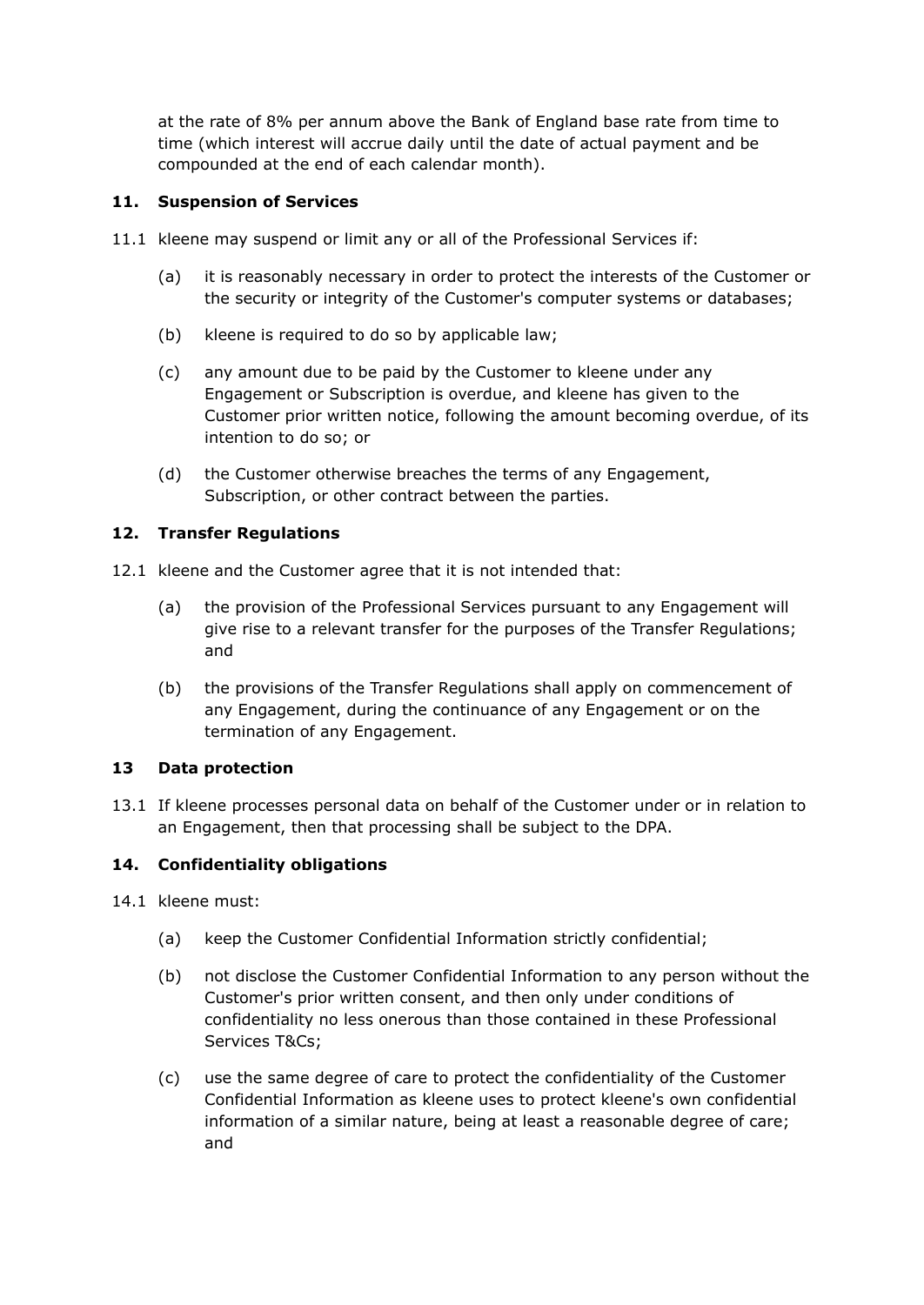- (d) act in good faith at all times in relation to the Customer Confidential Information.
- 14.2 The Customer must:
	- (a) keep kleene Confidential Information strictly confidential;
	- (b) not disclose kleene Confidential Information to any person without kleene's prior written consent, and then only under conditions of confidentiality no less onerous than those contained in these Professional Services T&Cs;
	- (c) use the same degree of care to protect the confidentiality of kleene Confidential Information as the Customer uses to protect the Customer's own confidential information of a similar nature, being at least a reasonable degree of care; and
	- (d) act in good faith at all times in relation to kleene Confidential Information.
- 14.3 Notwithstanding Clauses 14.1 and 14.2, a party's Confidential Information may be disclosed by the other party to that other party's officers, employees, professional advisers, insurers, agents and subcontractors who have a need to access the Confidential Information that is disclosed for the performance of their work with respect to an Engagement (or any other contract between the parties) and who are bound by a written agreement or professional obligation to protect the confidentiality of the Confidential Information that is disclosed.
- 14.4 No obligations are imposed by this Clause 14 with respect to a party's Confidential Information if that Confidential Information:
	- (a) is known to the other party before disclosure under an Engagement and is not subject to any other obligation of confidentiality;
	- (b) is or becomes publicly known through no act or default of the other party; or
	- (c) is obtained by the other party from a third party in circumstances where the other party has no reason to believe that there has been a breach of an obligation of confidentiality.
- 14.5 The restrictions in this Clause 14 do not apply to the extent that any Confidential Information is required to be disclosed by any law or regulation, by any judicial or governmental order or request, or pursuant to disclosure requirements relating to the listing of the stock of either party on any recognised stock exchange.
- 14.6 The termination of any Engagement shall not affect the continuing application of the provisions of this Clause 14.

## **15. Publicity**

15.1 Neither party may make any public disclosures relating to an Engagement or the relationship of the parties (including disclosures in press releases, public announcements and marketing materials) without the prior written consent of the other party, such consent not to be unreasonably withheld or delayed, and subject to Clauses 15.2.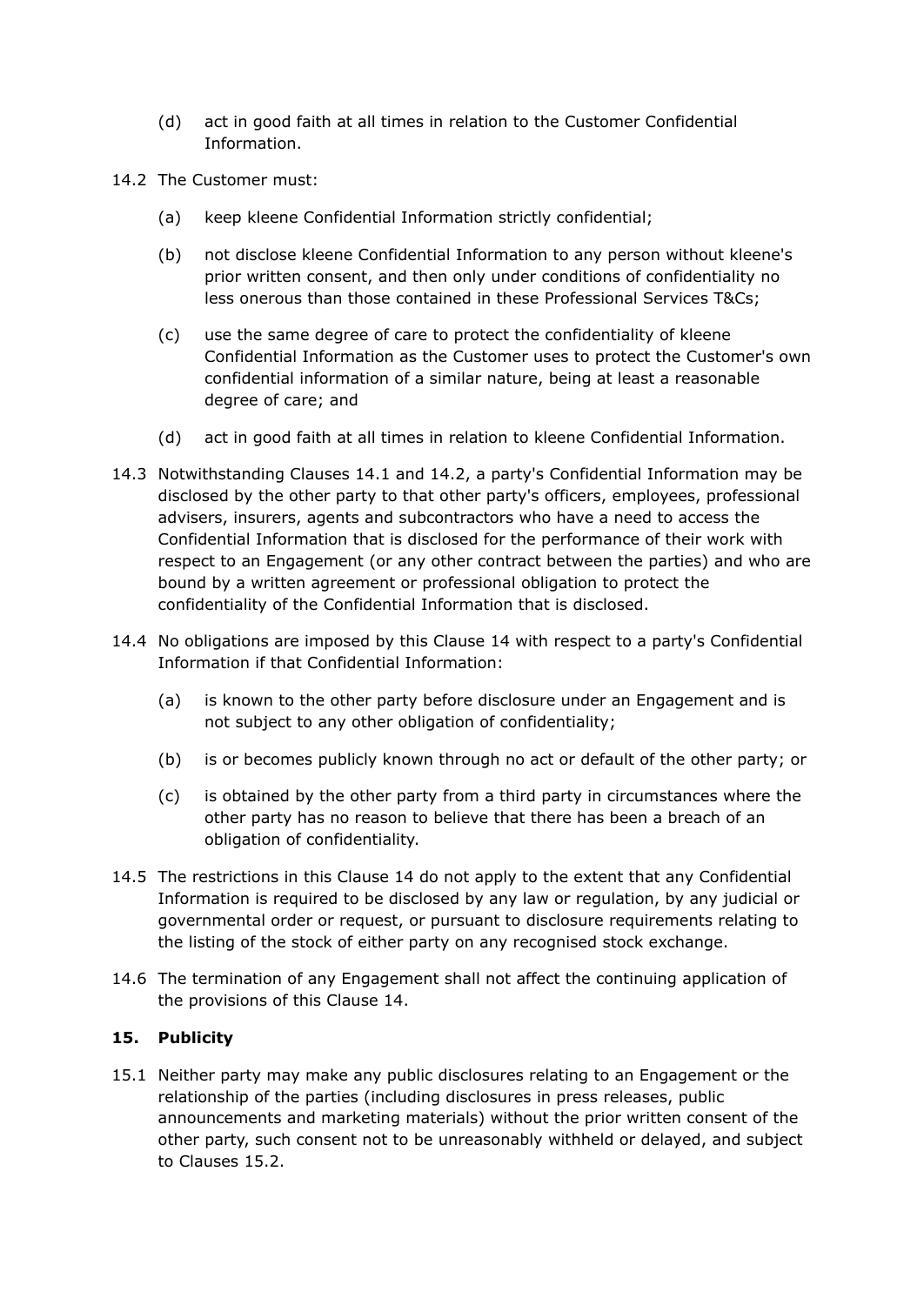- 15.2 kleene may, on the kleene Website and in other marketing materials created by or on behalf of kleene, publish the name and current principal logo from time to time of the Customer and indicate that the Customer is a customer of kleene.
- 15.3 Nothing in this Clause 15 shall be construed as limiting the obligations of the parties under Clause 13, Clause 14 or the DPA.

## **16. Warranties**

- 16.1 kleene warrants to the Customer that:
	- (a) kleene has the legal right and authority to enter into each Engagement and to perform its obligations under each Engagement;
	- (b) kleene will comply with all applicable legal and regulatory requirements applying to the exercise of kleene's rights and the fulfilment of kleene's obligations under each Engagement; and
	- (c) kleene has or has access to all necessary know-how, expertise and experience to perform its obligations under each Engagement.
- 16.2 The Customer warrants to kleene that it has the legal right and authority to enter into each Engagement and to perform its obligations under each Engagement.
- 16.3 kleene does not warrant to the Customer that:
	- (a) the Professional Services will be error-free; or
	- (b) the Professional Services will meet the Customer's requirements (except to the extent those requirements are specified in the Order Documents).
- 16.4 All of the parties' warranties and representations in respect of the subject matter of an Engagement are expressly set out in the Contract Documents. To the maximum extent permitted by applicable law, no other warranties or representations will be implied into an Engagement.

## **17. Indemnities**

- 17.1 Subject to the Customer's compliance with Clause 17.2, kleene shall indemnify and shall keep indemnified the Customer against any and all liabilities, damages, losses, costs and expenses (including legal expenses and amounts reasonably paid in settlement of legal claims) suffered or incurred by the Customer and arising directly or indirectly as a result of:
	- (a) any claim that the Deliverables (excluding Customer Materials and Third Party Materials) infringe any third party's Intellectual Property Rights; or
	- (b) any breach of the DPA by kleene,

## (a "**kleene Indemnity Event**").

- 17.2 The Customer must:
	- (a) upon becoming aware of an actual or potential kleene Indemnity Event, notify kleene;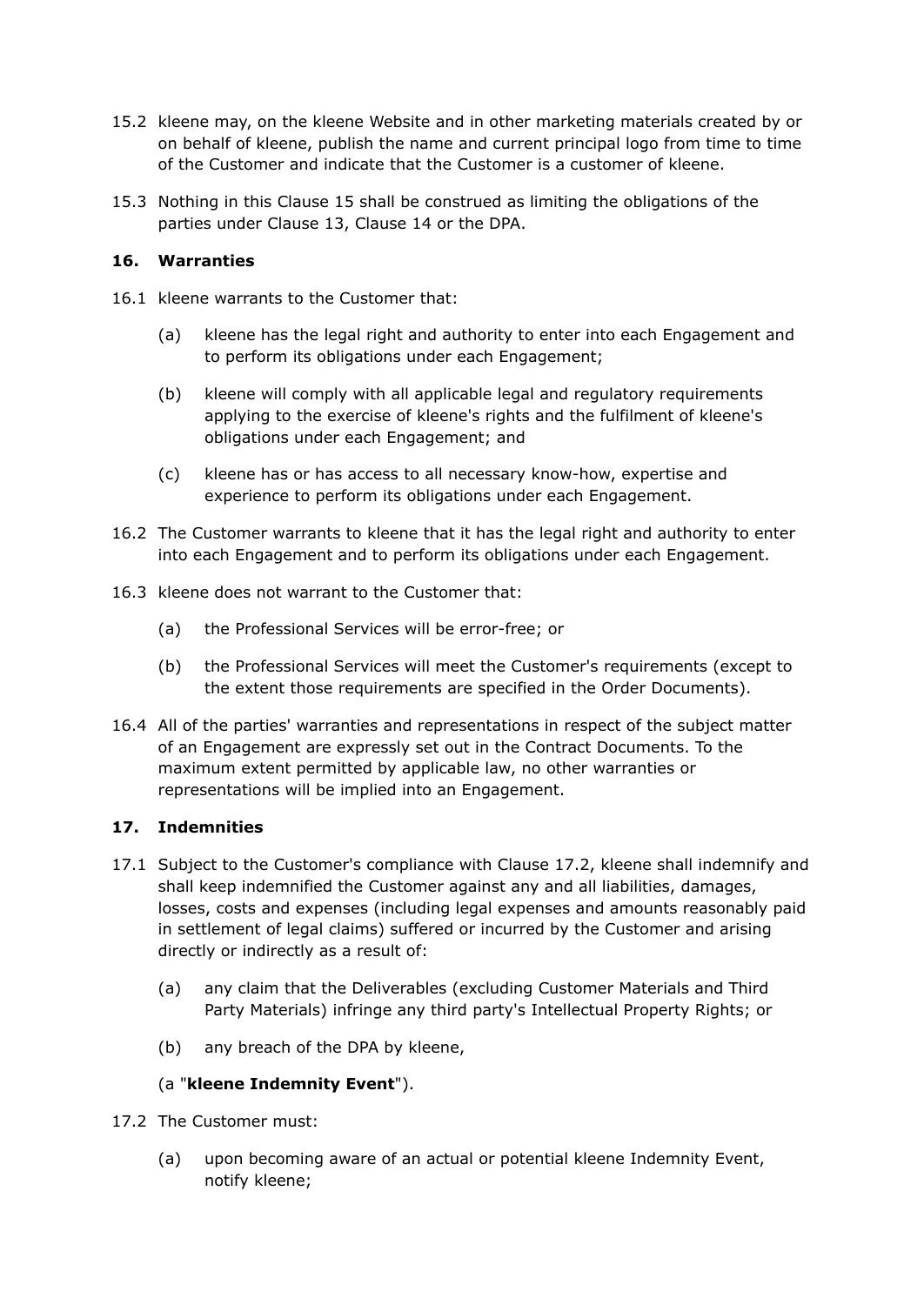- (b) provide to kleene all such assistance as may be reasonably requested by kleene in relation to kleene Indemnity Event;
- (c) allow kleene the exclusive conduct of all disputes, proceedings, negotiations and settlements with third parties relating to kleene Indemnity Event; and
- (d) not admit liability to any third party in connection with kleene Indemnity Event or settle any disputes or proceedings involving a third party and relating to kleene Indemnity Event without the prior written consent of kleene.
- 17.3 Subject to kleene's compliance with Clause 17.4, the Customer shall indemnify and shall keep indemnified kleene against any and all liabilities, damages, losses, costs and expenses (including legal expenses and amounts reasonably paid in settlement of legal claims) suffered or incurred by the Customer and arising directly or indirectly as a result of:
	- (a) any claim that the Customer Materials infringe any third party's Intellectual Property Rights; or
	- (b) any breach of the DPA by the Customer,

## (a "**Customer Indemnity Event**").

17.4 kleene must:

- (a) upon becoming aware of an actual or potential Customer Indemnity Event, notify the Customer;
- (b) provide to the Customer all such assistance as may be reasonably requested by the Customer in relation to Customer Indemnity Event;
- (c) allow the Customer the exclusive conduct of all disputes, proceedings, negotiations and settlements with third parties relating to Customer Indemnity Event; and
- (d) not admit liability to any third party in connection with Customer Indemnity Event or settle any disputes or proceedings involving a third party and relating to Customer Indemnity Event without the prior written consent of the Customer.
- 17.5 The indemnity protection set out in this Clause 17 shall not be subject to the limitations and exclusions of liability set out in these Professional Services T&Cs, except that Clause 18.7 shall apply.

## **18. Limitations and exclusions of liability**

- 18.1 Nothing in the Contract Documents will:
	- (a) limit or exclude any liability for death or personal injury resulting from negligence;
	- (b) limit or exclude any liability for fraud or fraudulent misrepresentation;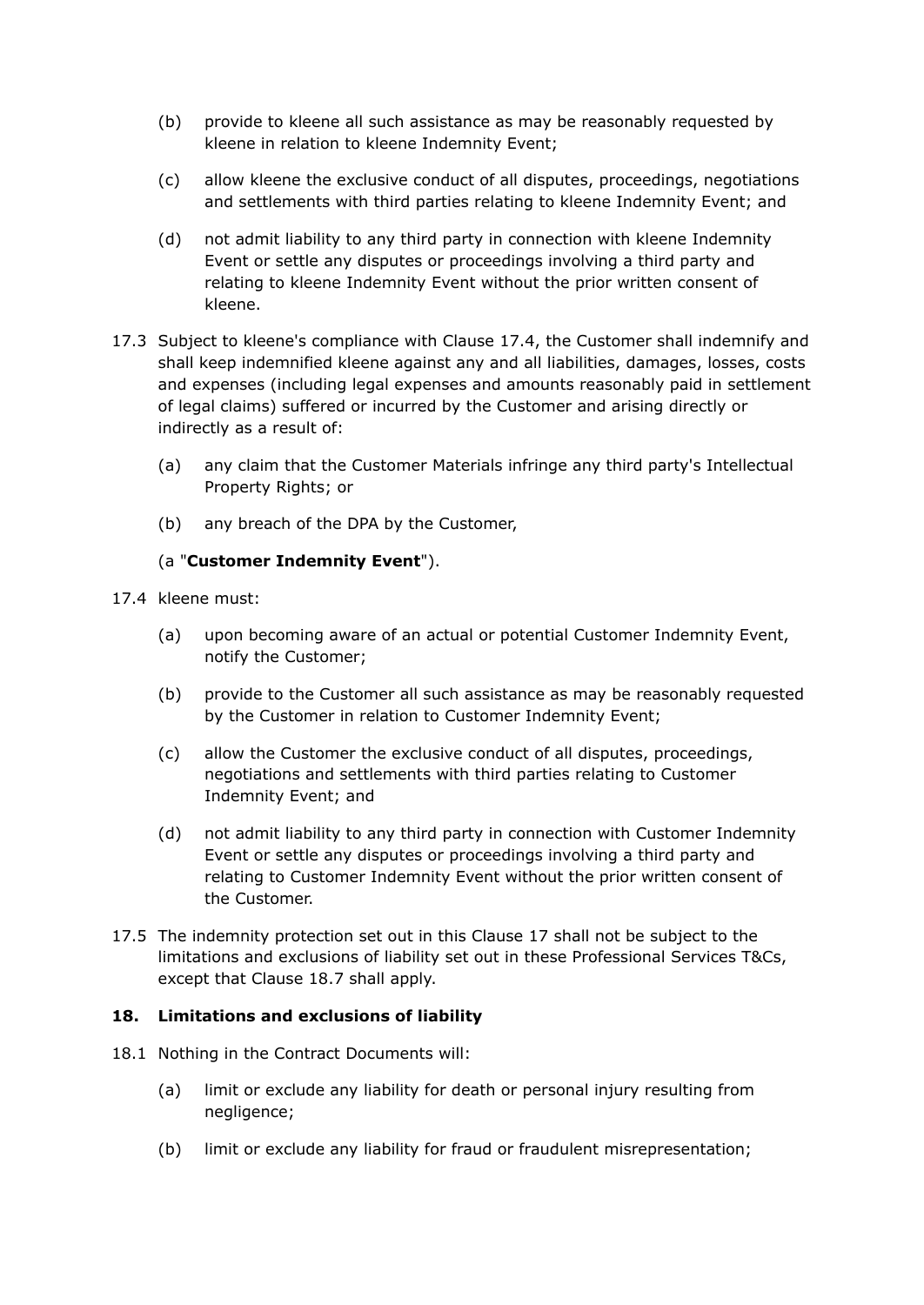- (c) limit any liabilities in any way that is not permitted under applicable law; or
- (d) exclude any liabilities that may not be excluded under applicable law.
- 18.2 The limitations and exclusions of liability set out in this Clause 18 and elsewhere in the Contract Documents:
	- (a) are subject to Clause 18.1; and
	- (b) shall not limit the Customer's obligations to pay the Charges, but otherwise govern all liabilities arising under an Engagement or relating to the subject matter of an Engagement, including liabilities arising in contract, in tort (including negligence) and for breach of statutory duty, except to the extent expressly provided otherwise in the relevant Contract Document.
- 18.3 Neither party will be liable to the other party in respect of:
	- (a) any losses arising out of a Force Majeure Event; or
	- (b) any special, indirect or consequential loss or damage.
- 18.4 kleene will not be liable to the Customer in respect of any loss or corruption of any data, database or software, providing that this Clause 18.4 will not affect any liability of kleene under Clause 13, Clause 14 or the DPA.
- 18.5 kleene will not be liable to the Customer in respect of any loss or damage arising out of any defect in the Customer Materials, or any failure of the Customer Materials to conform to the requirements of the Contract Documents.
- 18.6 Each party's liability to the other party with respect to an Engagement, and with respect to any event or series of related events, will not exceed the greater of:
	- (a) GBP 10,000; and
	- (b) the total amount paid and payable by the Customer to kleene with respect to that Engagement in the 12-month period preceding the commencement of the event or events.
- 18.7 Each party's aggregate liability to the other party with respect to an Engagement will not exceed GBP 250,000.

#### **19. Force Majeure Event**

- 19.1 If a Force Majeure Event gives rise to a failure or delay in either party performing any obligation under an Engagement (other than any obligation to make a payment), that obligation will be suspended for the duration of the Force Majeure Event.
- 19.2 A party that becomes aware of a Force Majeure Event which gives rise to, or which is likely to give rise to, any failure or delay in that party performing any obligation under an Engagement, must:
	- (a) promptly notify the other; and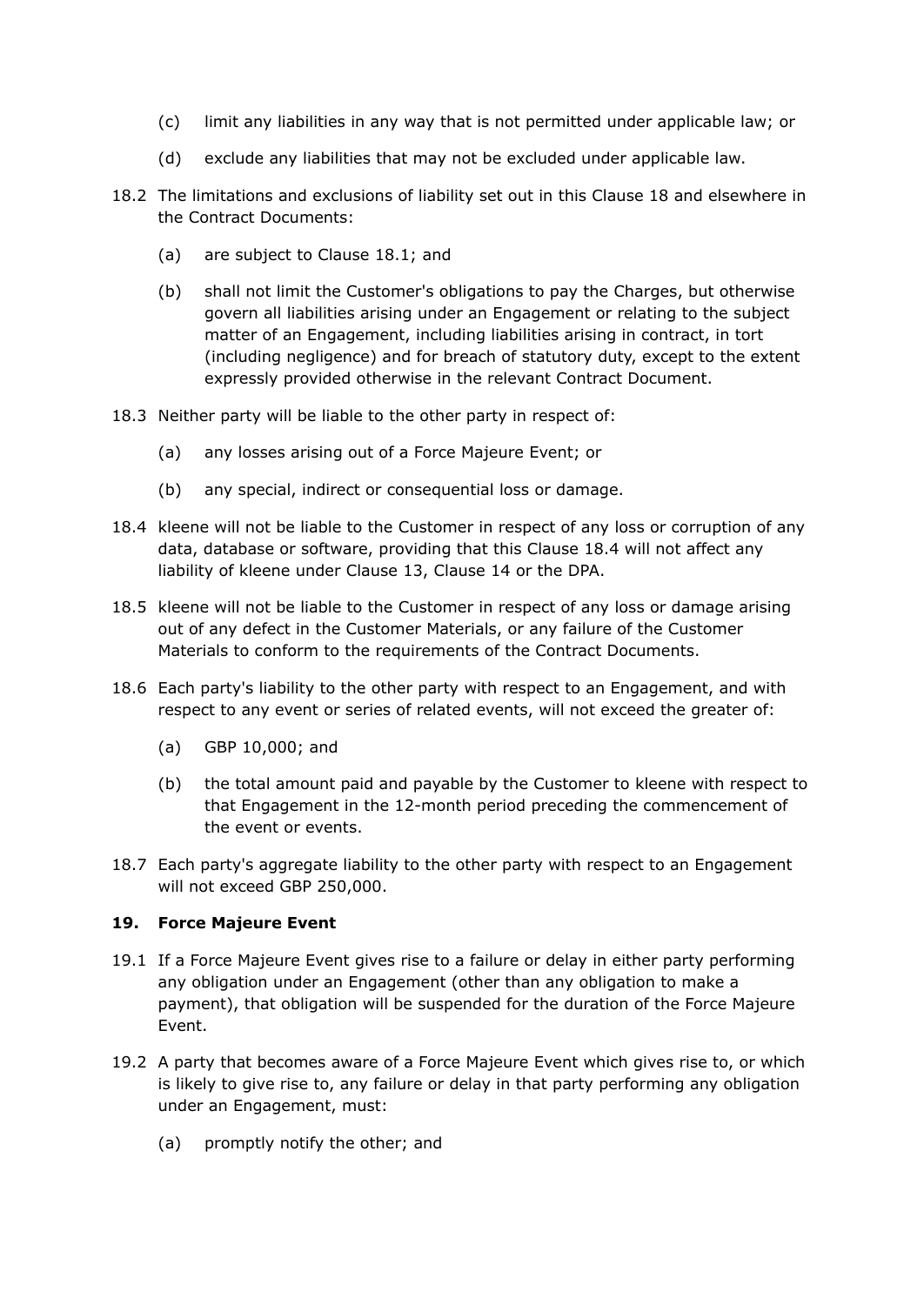- (b) inform the other of the period for which it is estimated that such failure or delay will continue.
- 19.3 A party whose performance of its obligations under an Engagement is affected by a Force Majeure Event must take reasonable steps to mitigate the effects of the Force Majeure Event.

#### **20. Termination**

- 20.1 Subject to the express terms of the Order Documents:
	- (a) to the extent that an Engagement relates to Ongoing Services, the Engagement may be terminated upon and from the end of any calendar month by either party giving to the other party at least 30 days' prior written notice of termination;
	- (b) to the extent that an Engagement relates to Project Services, the Engagement may not be terminated for convenience by either party.
- 20.2 Either party may terminate an Engagement immediately by giving written notice of termination to the other party if:
	- (a) the other party commits any material breach of that Engagement, and the breach is not remediable; or
	- (b) the other party commits a material breach of that Engagement, and the breach is remediable but the other party fails to remedy the breach within the period of 30 days following the giving of a written notice to the other party requiring the breach to be remedied,

providing that, for the avoidance of doubt, in this Clause 20.2 references to the breach of an Engagement include a reference to a breach of any of the Contract Documents with respect to that Engagement.

- 20.3 Subject to applicable law, either party may terminate an Engagement immediately by giving written notice of termination to the other party if:
	- (a) the other party: (i) is dissolved; (ii) ceases to conduct all (or substantially all) of its business; (iii) is or becomes unable to pay its debts as they fall due; (iv) is or becomes insolvent or is declared insolvent; or (v) convenes a meeting or makes or proposes to make any arrangement or composition with its creditors;
	- (b) an administrator, administrative receiver, liquidator, receiver, trustee, manager or similar is appointed over any of the assets of the other party; or
	- (c) an order is made for the winding up of the other party, or the other party passes a resolution for its winding up.
- 20.4 kleene may terminate an Engagement by giving immediate written notice to the Customer if:
	- (a) any amount due to be paid by the Customer to kleene under any Engagement, any Subscription or any other contract between the parties, is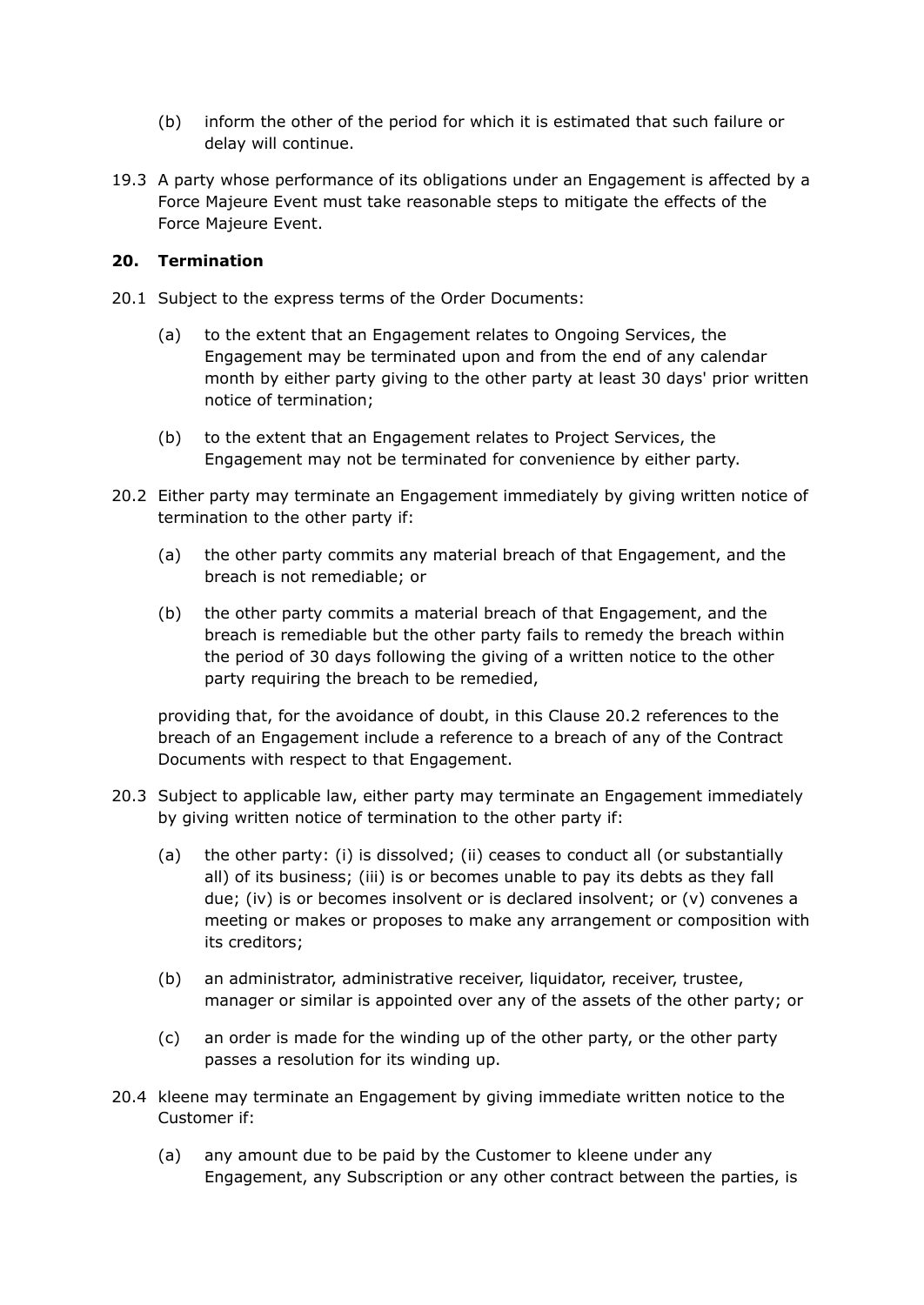unpaid by the due date and remains unpaid upon the date that that written notice of termination is given; and

(b) kleene has given to the Customer at least 14 days' written notice, following the failure to pay, of its intention to terminate that Engagement in accordance with this Clause 20.4.

# **21. Effects of termination**

- 21.1 Upon the termination of an Engagement, all of the terms and conditions of that Engagement shall cease to have effect, save that:
	- (a) the following provisions of these Professional Services T&Cs shall survive and continue to have effect (in accordance with their express terms or otherwise indefinitely): Clauses 1, 3.4, 4.2, 6.1(a), 7.2, 9, 10.5, 13, 14, 17, 18, 21, 22, 24 and 25; and
	- (b) those provisions of the other Contract Documents that are expressed to survive termination shall do so, in each case continuing to have effect in accordance with their express terms or otherwise indefinitely.
- 21.2 Except to the extent expressly provided otherwise in the Contract Documents, the termination of an Engagement shall not affect the accrued rights of either party.
- 21.3 Following the date of issue of a notice of termination and for a period of 90 days after the date of effective termination of an Engagement, kleene shall provide to the Customer such information and assistance as the Customer may reasonably request in relation to the transfer of the Professional Services under that Engagement to a new provider or to the Customer. kleene may charge for such information and assistance in accordance with kleene's standard time-based charging rates.
- 21.4 Any unused Pre-Paid Hours under an Engagement shall be lost to the Customer upon the date of effective termination of that Engagement (without any right of compensation).

## **22. Non-solicitation of personnel**

22.1 The Customer must not, without the prior written consent of kleene, either during the Term or within the period of 6 months following the end of the Term, engage, employ or solicit for engagement or employment any kleene Personnel or other employee or subcontractor of kleene who has been involved in any way in the negotiation or performance of the applicable Engagement.

## **23. Notices**

- 23.1 Any notice from one party to the other party with respect to an Engagement must be given in writing using the relevant contact details set out in the Order Documents.
- 23.2 The addressee and contact details set out in the Order Documents may be updated from time to time by a party giving written notice of the update to the other party.

## **24. General**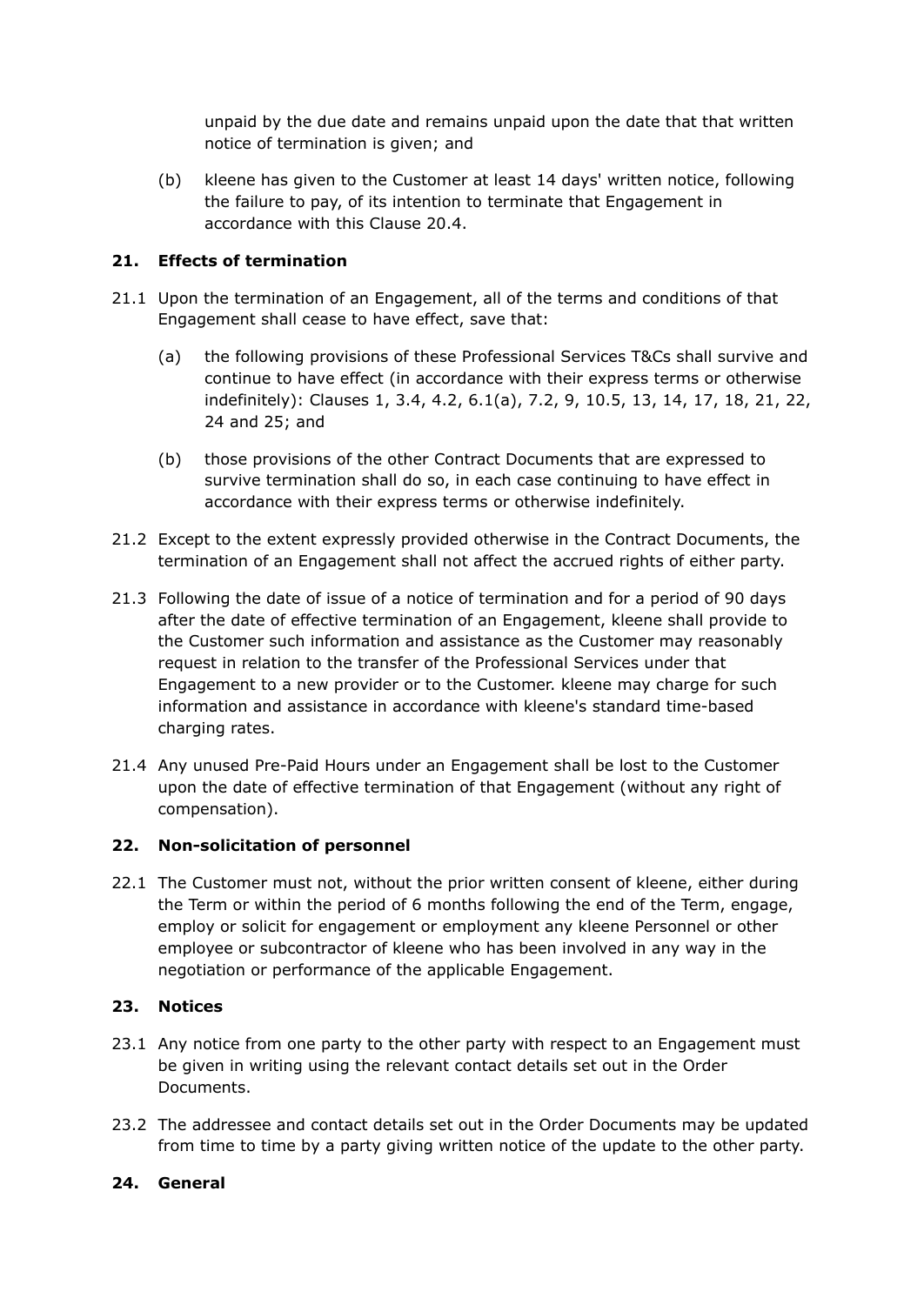- 24.1 Save to the extent expressly permitted by applicable law, neither party may assign, transfer or otherwise deal with that party's contractual rights and/or obligations under an Engagement without the prior written consent of the Customer, such consent not to be unreasonably withheld or delayed, providing that a party may assign the entirety of its rights and obligations under an Engagement to any Affiliate of that party or to any successor to all or a substantial part of the business of that party.
- 24.2 No breach of an Engagement will be waived except with the express written consent of the party not in breach. No waiver of any breach of an Engagement shall be construed as a further or continuing waiver of any other breach of that provision or any breach of any other provision of that Engagement.
- 24.3 If a provision of the Contract Documents is determined by any court or other competent authority to be unlawful and/or unenforceable, the other provisions will continue in effect. If any unlawful and/or unenforceable provision of the Contract Documents would be lawful or enforceable if part of it were deleted, that part will be deemed to be deleted, and the rest of the provision will continue in effect.
- 24.4 Each Engagement is for the benefit of the parties and is not intended to benefit or be enforceable by any third party. The exercise of the parties' rights under an Engagement is not subject to the consent of any third party.
- 24.5 The terms of an Engagement may not be varied except as follows:
	- (a) by kleene updating the version of the relevant Contract Document(s) published on the kleene Website and sending to the Customer a written notice stating that the Contract Document(s) have been updated, in which case the updated Contract Document(s) shall come into force 30 days following the date of sending that written notice;
	- (b) following the version of any Contract Document(s) on the kleene Website being updated by kleene, by the Customer agreeing to or accepting a new Order Form or Statement of Work (in which case the Contract Documents applicable to all the Customer's Engagements shall be updated);
	- (c) to the extent reasonably necessary to ensure that the parties comply with applicable law, by kleene updating the version of the relevant Contract Document(s) published on the kleene Website and sending to the Customer written notice of the variation, in which case the updated Contract Document(s) shall come into force at the end of the period of 14 days following the date of sending of that written notice; and/or
	- (d) by means of a written document signed or otherwise agreed by or on behalf of each party.

The Customer may be required to click to accept or otherwise agree to the updated Contract Document(s) and, in any event, continued receipt of the Professional Services after the sending of a notice of an update to the Customer shall constitute the Customer's acceptance of the updated Contract Document(s).